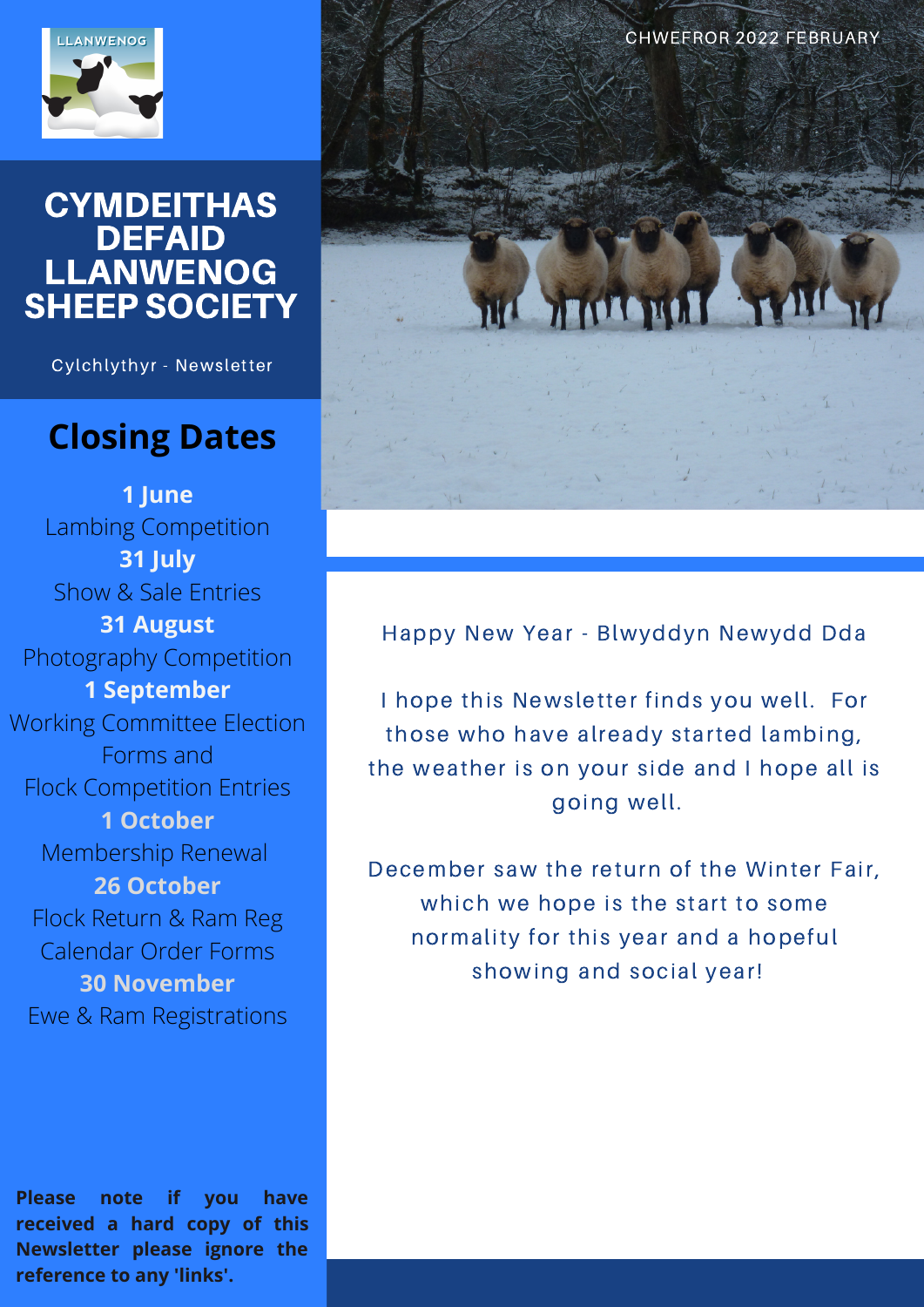## WORKING COMMITTEE

Flock as Vice-President. Following the AGM last year we would like to sincerely thank our outgoing President, Mr Philip Thornely of Newgate Flock for his contribution during his presidency. We would like to welcome Mr Elfyn Morgans of the Glwydwern Flock as the new President and Miss Meinir Green of the Steffan

Following an Election the Committee Members remained the same however, Mr Ian Coldrick of Nantbach Flock and Mr Huw Jenkins of Gwynfaen Flock were co-opted.

Our Chairman, Mr Gareth Lloyd of Clettwr Flock had come to the end of his two year period, however, it was proposed that he does a third year, a proposal of which he accepted. Mr Eurig Evans of Penrherber Flock remains as Vice-Chairman.

If you would be interested in joining the Committee then please do not hesitate in sending in your forms in September!

# SOCIETY MEMBERSHIP

Some members have recently expressed a wish to pay their Membership directly annually. Unfortunately, as a Society, due to various regulations we are unable to offer it via Direct Debit. The alternative is for you to set up a Standing Order. To do this, you will need to contact your Bank, or do it yourself via your Online Banking. It should be set up for the first payment to be made on 1st October 2022 and annually thereafter. The Society's bank details can be found [here](https://www.llanwenog-sheep.co.uk/images/members/Membership_Forms/Bank_Details.pdf)

## **SOCIAL DATES FOR THE DIARY**

27 August - Show & Sale 12 November - AGM & Flock Visit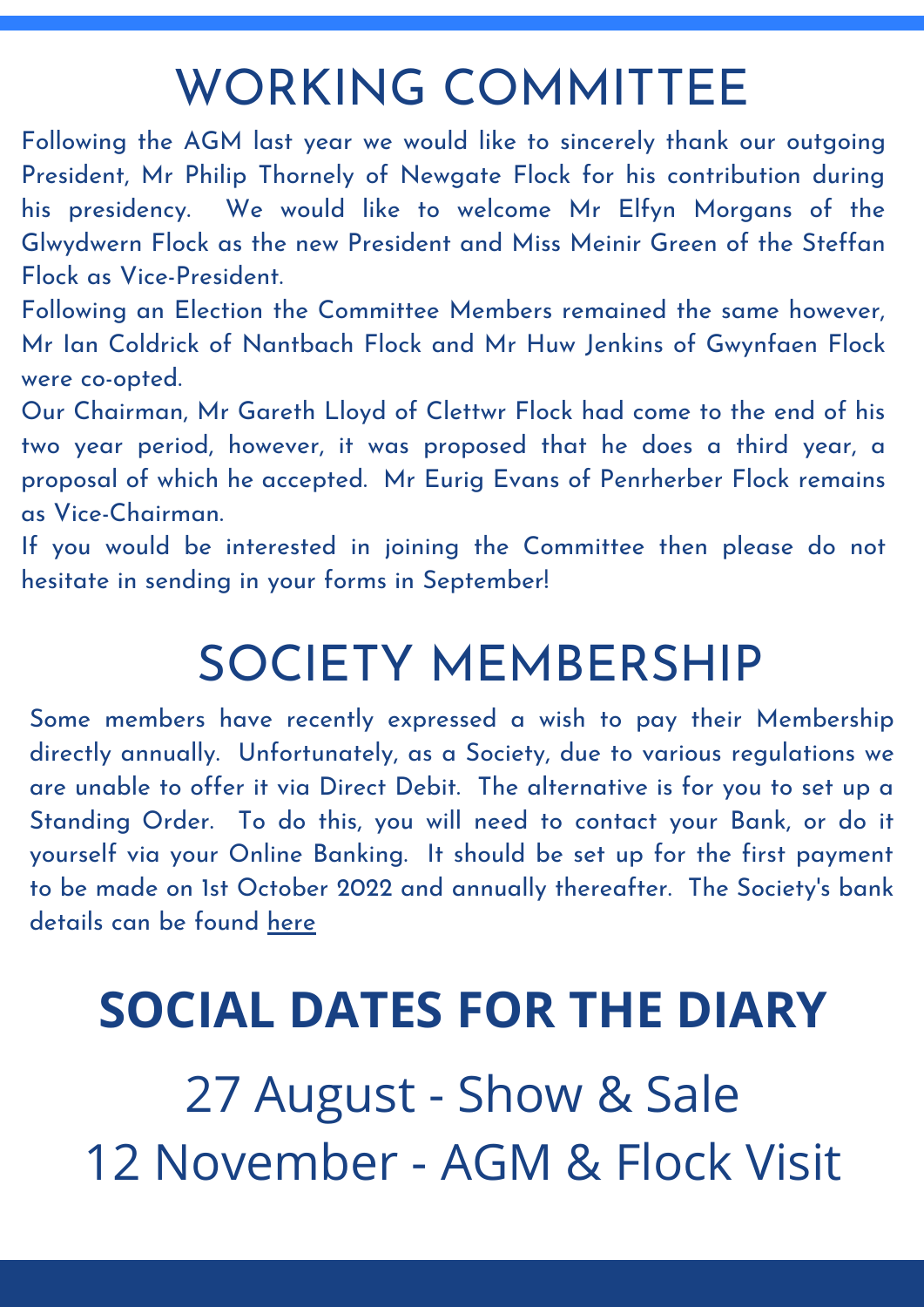## UPDATE FROM GRASSROOTS

#### **The Grassroots Journey**

Grassroots has provided software to breed societies for over 20 years. 2021 was a particularly busy year, with the roll out of the first iteration of the new Grassroots Online Registry, to replace the old PedeWeb. This was the culmination of three years of work and the first visible part of the journey. There are three people working full time on the software developments and there are new iterations of the system on the way.

Generally the new system has been very well received. There have been almost 200,000 separate visits to the new system, over 125,000 'Manage My Animal' transactions and 42,000 births recorded in the past six months. Grassroots have tried to react quickly to any problems as they were identified, and incorporate ideas into the next iteration which is already well on the way.

Some members have asked 'what is it all about' and so by way of explanation:

The old system had to change because it was almost 20 years old, and could not incorporate many modern features. It was never designed for use on a phone.

Grassroots have created a new database, which is going to eventually provide us all with many new tools and features, and in 2021 they spent a great deal of time tidying the data for each breed in turn and migrating them into the new database. Almost all the breeds have now been migrated over, a total of nearly 4 million animal records !

In order for farmers to access this new database Grassroots Online was written as an initial replacement for PedeWeb. It needed to work with the existing office system, provide all the tools farmers were used to, incorporate the limitations of the old system and the opportunities for the new.

The next iteration of the Farmers Online system to be rolled out in 2022 will have a number of new features. It will be more interactive, and will work better on a phone, although there will always be limitations of accessing the Online Registry website on a phone, because there is so much data to display and manipulate.

This was the reason Grassroots invested in the creation of a specialist mobile phone App for both Apple and Android devices. The mobile App enables members to hold all the details of their own animals in all their Grassroots breeds on one device, with access even when they have no mobile or internet signal. It links to the main database to 'Manage my Animals', and has additional features including notes and images. The App can be downloaded from the Apple AppStore or Google PlayStore, search for Grassroots Systems.

Many breeds are also making full use of the new Online 'Sales Module' which has already been used to create 228 catalogue for 31 different auctioneers.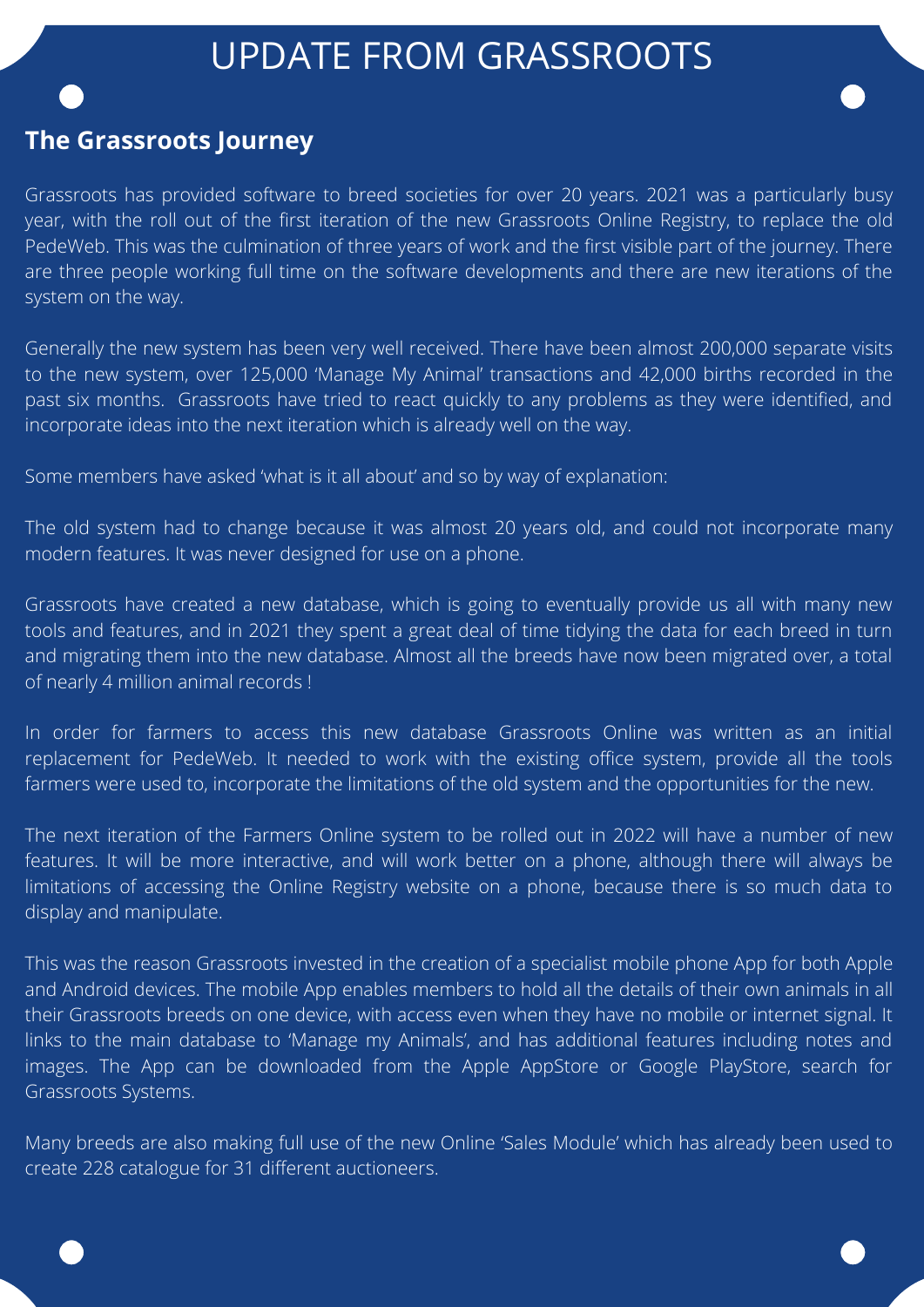## Grassroots APP

All your own animal details, in your pocket, even when you have no internet or mobile access. Free for the first month, and then a small charge of £1.99 per month (less than the cost of an ear tag) or £14.99 for the year.

Download the Grassroots Systems Mobile App from the Appstore or Google Playstore. Create an App User Name (must be at least 8 characters) and your own password. Then sync the details of all the animals you own using your normal Breed Society member number and password. If you keep other Grassroots breeds, they can be added to the same copy of the App.

It is very straight forward to use but a 'step by step' guide is available on the Society Website [click here](https://www.llanwenog-sheep.co.uk/images/Grassroots_App_Step_by_Step_User_Guide-compressed.pdf)

From within the App you can: · Add images - for your own use or to appear in the Online Registry · Add notes - for individual animals or groups, including mating records, or reminders

·Report changes direct to the registry 'on the go' Sales - and keep a list of all your buyers Births - and apply to Notify or Register Deaths - and sales for meat Flag animals 'For Sale' - to appear in the Online Registry Link photos – for your own use or to appear in the Online Registry

# **Ram Registrations**

All Rams registered from 2022 onwards will now require a 'name'. We will still use prefix and year numbers. i.e. Clettwr Jack 22/00001